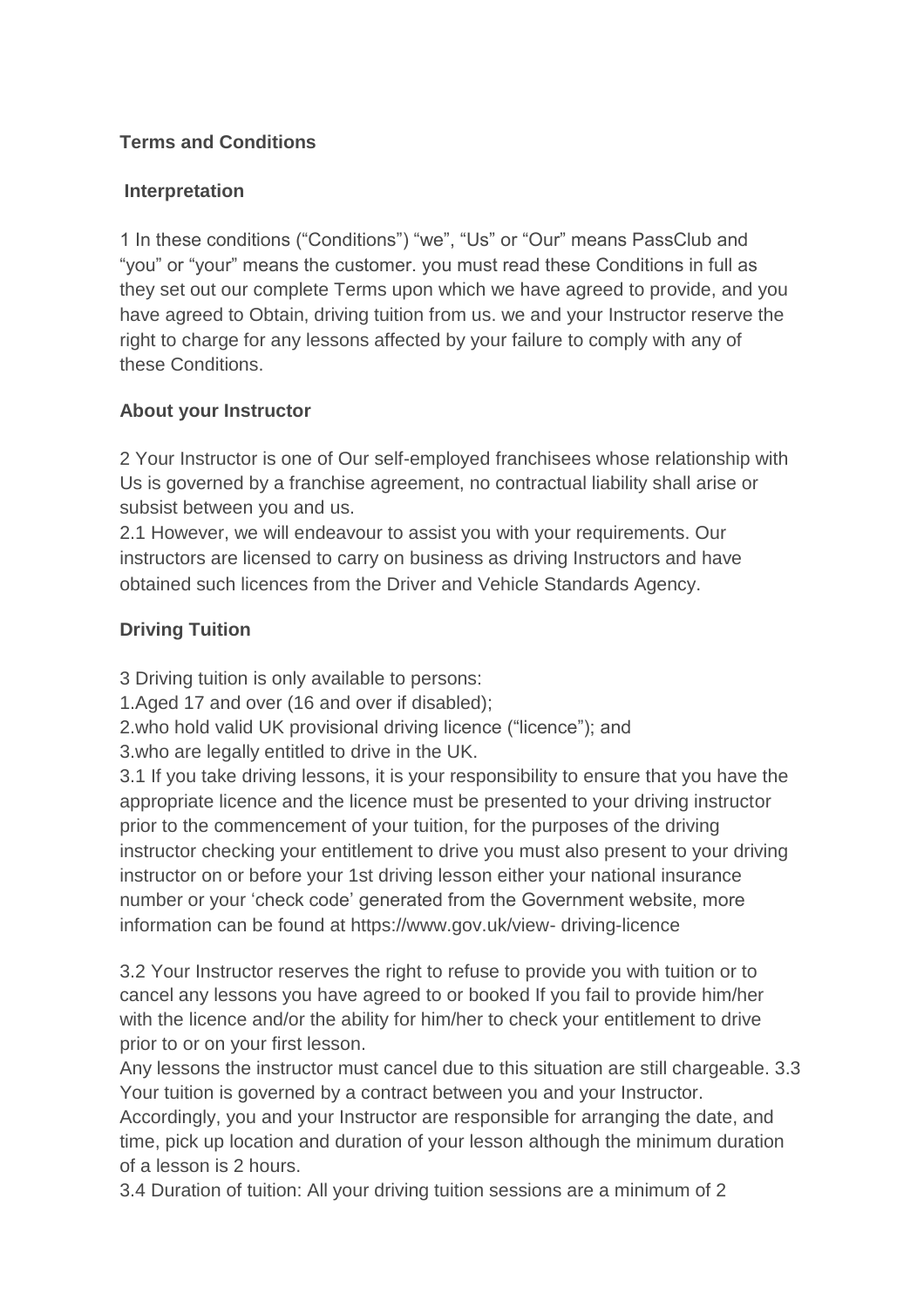hours long.

(This is to ensure fewer briefings and debriefings overall, more practical training and due to our commitment to passing our students as quickly and safely as possible.)

4 Your Instructor will:

4.1 Provide you with driving tuition at the hourly rate communicated to you from time to time;

4.2 Design a course of lessons to match your specific driving and learning needs from your first lesson right through to your practical test;

4.3 Provide you with driving lessons which will last two hours or such other duration as you and your Instructor will agree in advance;

4.4 Provide a presentable, modern, properly maintained and dual controlled PassClub branded car for each lesson;

4.5 Also, recommend where appropriate, advanced courses to help you develop your skills for: motorway driving and Pass Plus;

4.6 Give you relevant feedback during your lessons and record your development on your PassClub online account at the end of each lesson; 4.7 Monitor your progress, advise and recommend what is, in their opinion, the appropriate time to book your mock practical test and once it has been agreed between you both, your instructor will apply for your practical driving test and where required, they will advise whether it should be subsequently rescheduled;

4.8 Provide training on a one-to-one basis with no other learner in the car; 4.9 Honour the full time booked for each lesson, which should include an introduction, practical training and a debrief at the end of your lesson;

4.10 At all times conduct themselves in a professional manner including:

• being courteous and considerate to you

• avoiding physical contact except in an emergency

• not smoking during your lessons

• restricting mobile phone use to emergencies or directly for your benefit;

4.10 Reserve the right to cancel a lesson or finish a lesson early on the grounds of road safety;

4.11 Not discriminate against you and will always abide by the law;

4.12 Endeavour to be on time at the agreed pick-up point and be available for the full duration of the lesson booking, subject to any unforeseen circumstances beyond their control;

4.13 Endeavour to give you two working days' notice (excluding Bank Holidays) should a lesson need to be rescheduled;

## **(NOTE- NOTICE SHALL BE CONSIDERED AS SERVED IF SENT BY TEXT MESSAGE, OR EMAIL, OR VERBALLY.)**

4.14 Respond professionally to any worries or issues that you may have and try to resolve them to your satisfaction. If appropriate, they will give you the name of the PassClub manager to whom you can refer the matter.

4.15 If your Instructor is for whatever reason unable to comply with their obligations to you, both we and your Instructor reserve the right to arrange for an alternative PassClub Instructor to provide you with some, or all, of your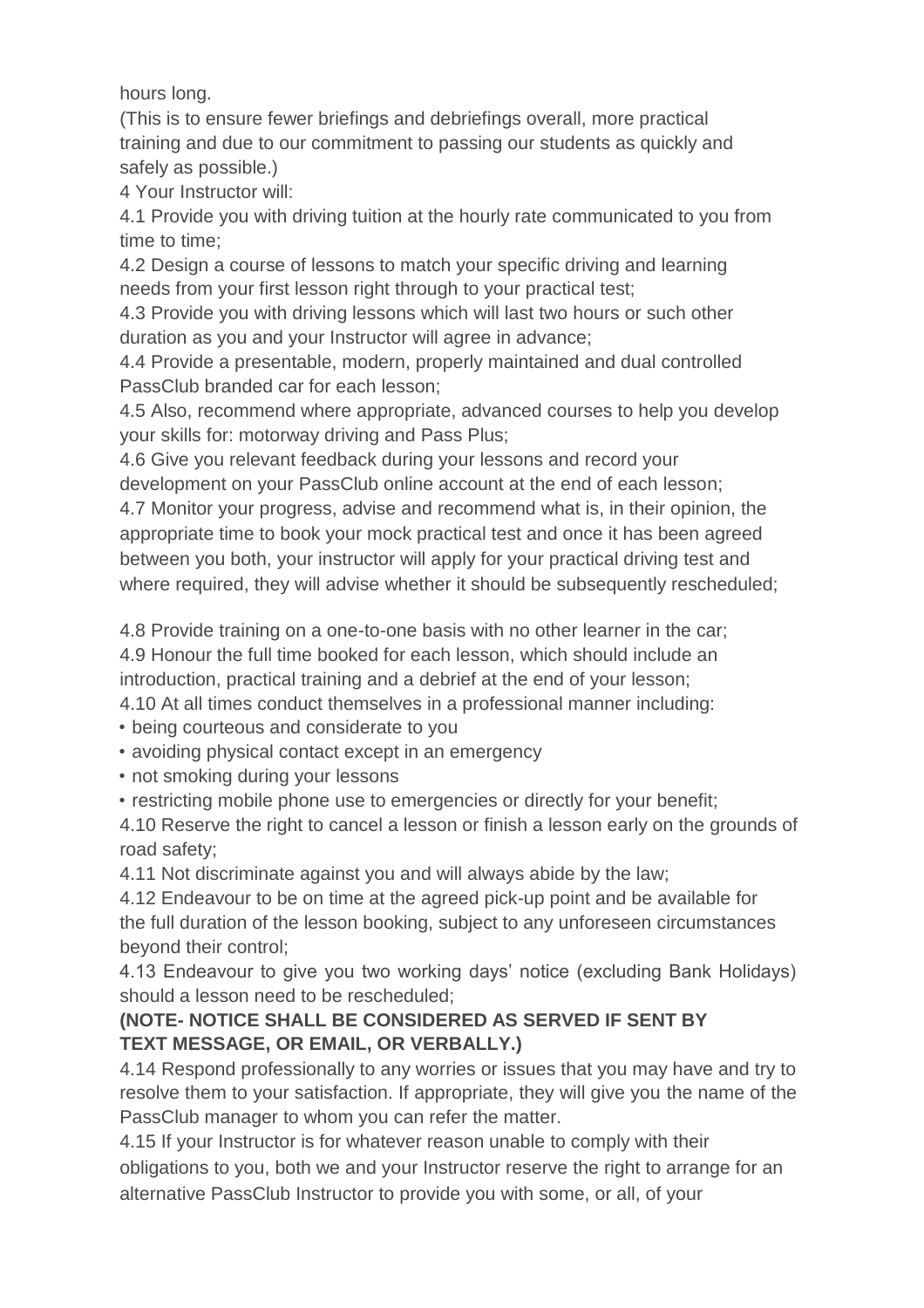driving tuition.

4.16 If we or your Instructor are unable to arrange for an alternative Instructor to provide your driving tuition, or in the event of a mechanical breakdown of the vehicle in which you have been learning to drive, or for any other reason, the Instructor reserves the right to rearrange your lessons for a time convenient to both you and the Instructor.

4.17 Notification of changes to lessons:**NOTICE SHALL BE CONSIDERED AS SERVED IF SENT BY TEXT MESSAGE, OR EMAIL, OR VERBALLY. We cannot be held responsible if you do not check your messages, calls or voicemails regularly.**

#### **Intensive Driving Courses**

5 You can choose to pay the full balance of your intensive driving course when booking or pay £100 deposit and the balance directly to your instructor on your first lesson.

5.1 We will aim to complete your Intensive driving course within four weeks from the date of your first lesson, although this is not a guarantee, the 48 Hour cancellation notice does not apply to any of Our Intensive driving courses, and if you cancel any of your lessons then these lessons will be deducted from the lessons remaining.

5.2 If there is any evidence of you being under the influence of drink or drugs, then your Instructor reserves the right to terminate your Intensive Driving Course with immediate effect and you will not be entitled to a refund.

5.3 Once you have booked your lessons with your instructor, you are fully committed to completing these and if for any reason a lesson is changed or cancelled the lesson fee will be deducted from your account.

5.4 Our standard 48 hours cancellation policy does not apply to intensive courses. Once your lessons are booked in with your instructor you are unable to change driving instructors at any point during your driving course.

5.5 Any abusive, offensive or other such conduct will not be tolerated, and the course may be terminated.

5.6 If you don't make progress as expected your Instructor will advise you whether your test should be rescheduled.

5.7 If you are not test ready, then your Instructor holds the right to refuse the use of the vehicle in attempting the practical test and will instead recommend a more practical length of course best suited for you.

5.8 Due to driving test availability and any circumstances beyond our control it may be necessary for us to reschedule your test to fit in with other arrangements and our booking process.

5.9 Your test will be arranged for the end of your course based on our instructor availability. your test will be booked at a test centre of your choosing so long as it is within our teaching regions.

5.10 you must not change or cancel the theory or practical test, only the PassClub office is entitled to change or cancel your test. If you at any time change or cancel your practical test your driving course may be terminated,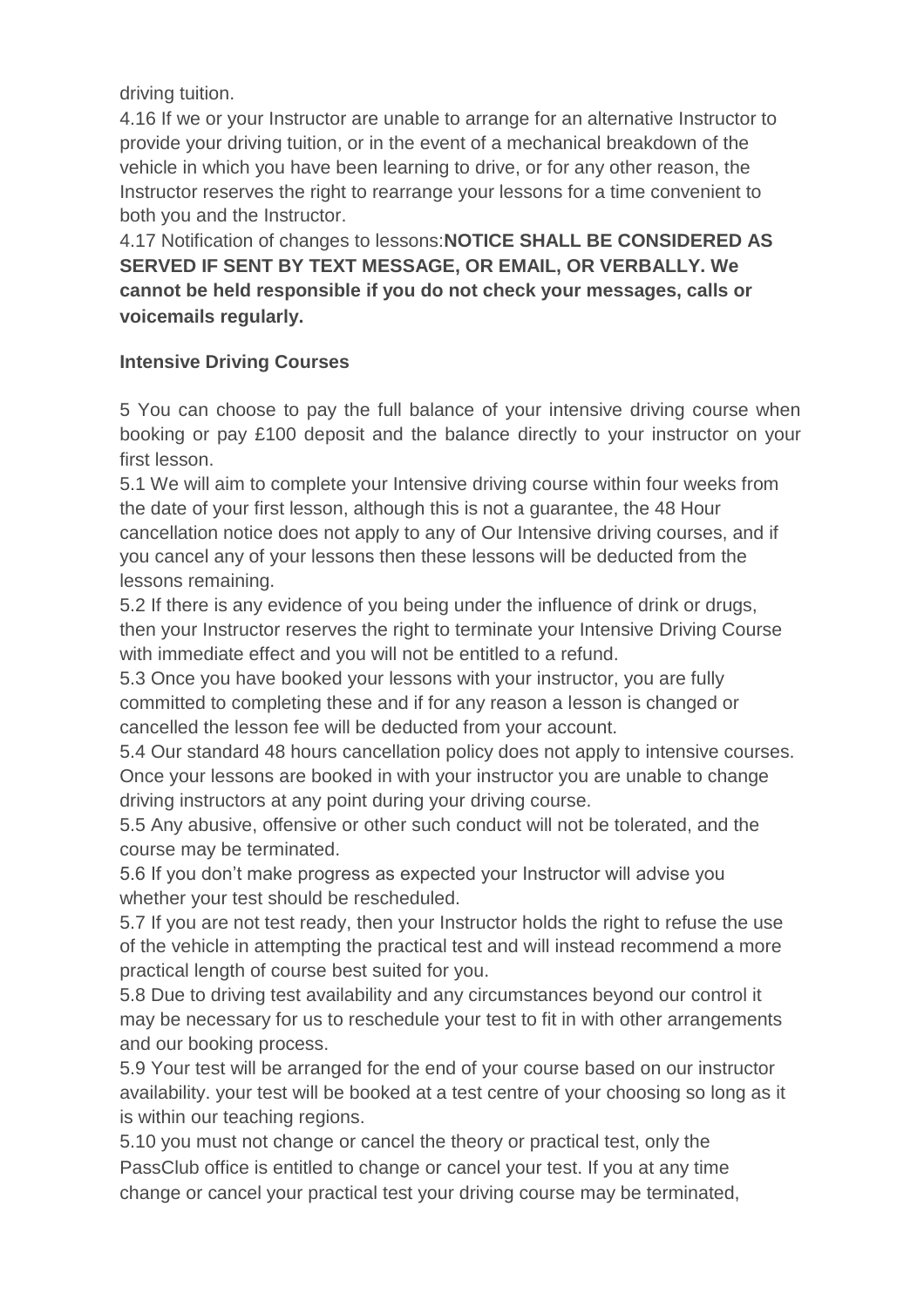and you will not be entitled to a refund.

5.11 The Intensive courses consist of 1 hour for the driving test and the remaining hours to be taken as driving lessons leading up to the practical driving test. PassClub hold no responsibility in any client choosing the incorrect course and all customers should ensure that the course they are choosing is the correct one for them. If there is any doubt you should buy an assessment lesson with your course so we can professionally assess you before your course begins.

## **Guaranteed Pass Driving Course**

6 You must pay PassClub the full balance of your Guaranteed Pass Driving Course prior to course commencement.

You will then be fully committed to completing the course and you will not be able to receive a refund of any hours taken.

6.1 Your Guaranteed Pass Driving Course must be completed within six months from the date of your first lesson.

6.2 Due to the nature of this course any lessons cancelled by you will be charged extra at the current rate per hour.

Plus deductions will be made for any loss of business caused by slots not being available for new customers that were previously filled by you.

6.3 The 48 hour cancellation notice does not apply to any of Our Guaranteed Pass Driving Courses; Guaranteed Pass course includes unlimited attempts at the theory test, unlimited driving lessons and unlimited practical tests.

6.4 Your unlimited driving lessons and unlimited practical tests are only applicable up to six months from the course starting, after this six-month period any additional lessons or tests booked will be charged at the current rate.

6.5 The first attempt at the practical test must be taken within six weeks of the passing of your theory test. If you at any time terminate your practical test your Guaranteed Pass Driving Course will be terminated with immediate effect and you will not be entitled to a refund.

6.6 If there is any evidence of you being under the influence of drink or drugs then your instructor reserves the right to terminate your Guaranteed Pass Driving Course with immediate effect and you will not be entitled to a refund. Any abusive, offensive or other such conduct will not be tolerated and the course may be terminated.

6.7 Due to driving test availability and any circumstances beyond our control it may be necessary for us to reschedule your test to fit in with other arrangements and our booking process.

6.8 your test will be arranged for the end of your course. your test will be booked at any of the test centres our teaching regions. you must not change or cancel the theory or practical test, only the PassClub office is entitled to change or cancel your test. If you at any time change or cancel your practical test your Driving Course will be terminated with immediate effect and you will not be entitled to a refund.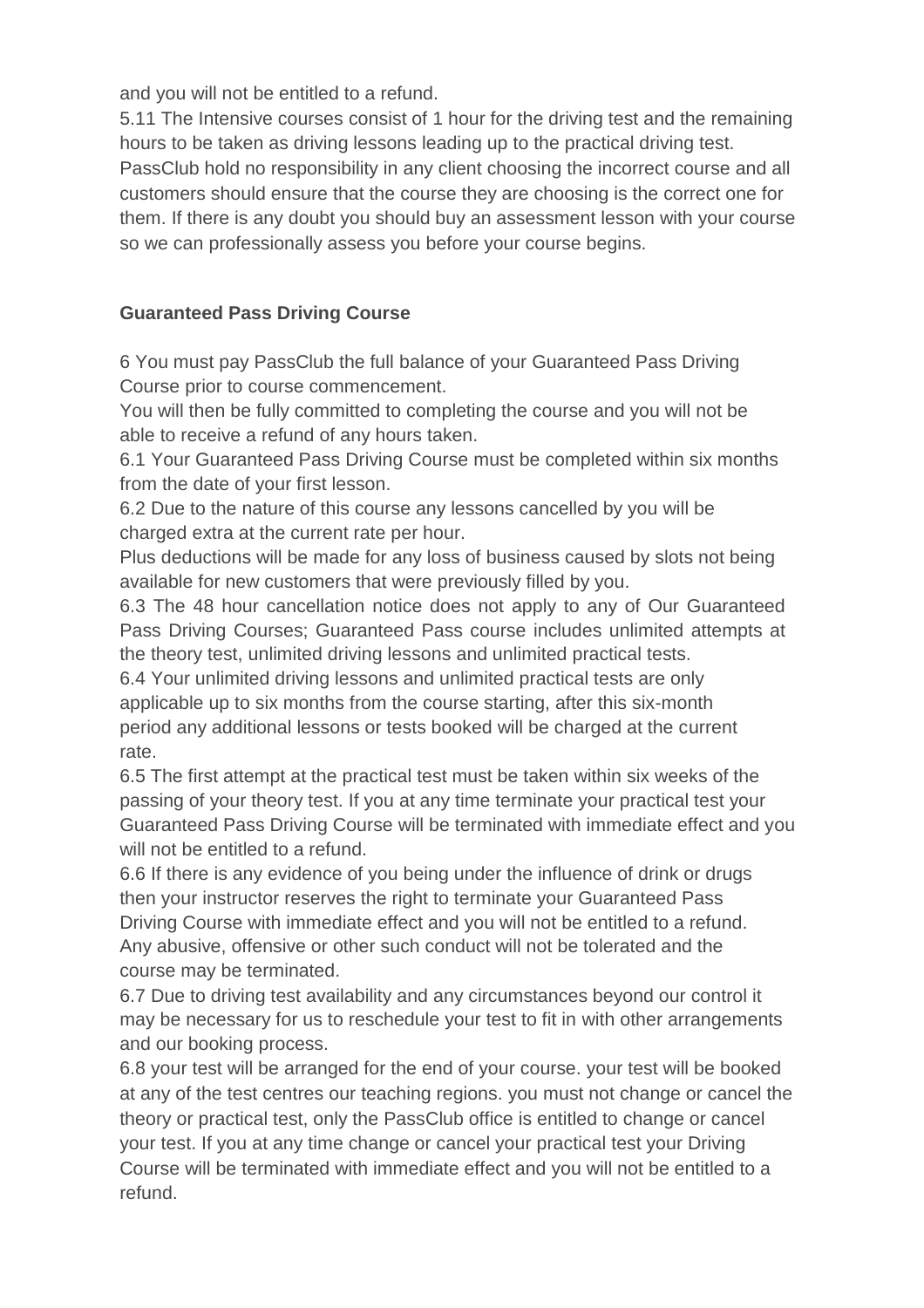### **Lesson Cancellation Policy**

7 You must cancel your lessons via email, text or phone giving at least 48 Hours notice if you wish to cancel or rearrange your lesson, otherwise you will be liable for 100% of the lesson fee. where you have pre-paid for any lesson but fail to attend, or provide the Minimum Notice, you will still be liable for the Lesson fee. Intensive driving courses are exempt from the standard 48 hours' notice cancellation policy, for information on the cancellation policy for intensive courses please see 'Intensive Driving Courses'.

PassClub reserve the right to charge either part or whole of the lessons fee if a customer breaches the cancellation policy.

#### **Insurance**

8 Your Instructor will carry the appropriate motor insurance should you be involved in a collision as a learner driver whilst in control of driving the Instructor's tuition vehicle.

#### **Price Changes**

9 We reserve the right to change the price of all our learner driver products including all tuition, at any time.

#### Non-Block Booked Tuition

10 The price of lessons that have not been pre-paid (as part of a block booking consisting of a minimum 10 hours' worth of tuition time ("Block Booking") may be changed at any time. you will receive prior notice of any price increases.

#### **Block Booked Tuition**

11 The cost of Block Booked tuition is based on the lesson price in force at the time that the booking is made and will be honoured for a period of 6 months from the date of making the booking. If you fail to complete your block booking within 6 months from the date of making the booking, any remaining hours will be lost, and the course will be non-refundable.

#### **Special offers**

12 We also reserve the right to introduce special offers from time to time in respect of both our on the road and off the road products together with any other products that we may decide. Such offers will not affect the price of Block Bookings unless it is expressly stated within the offer.

#### **Payment**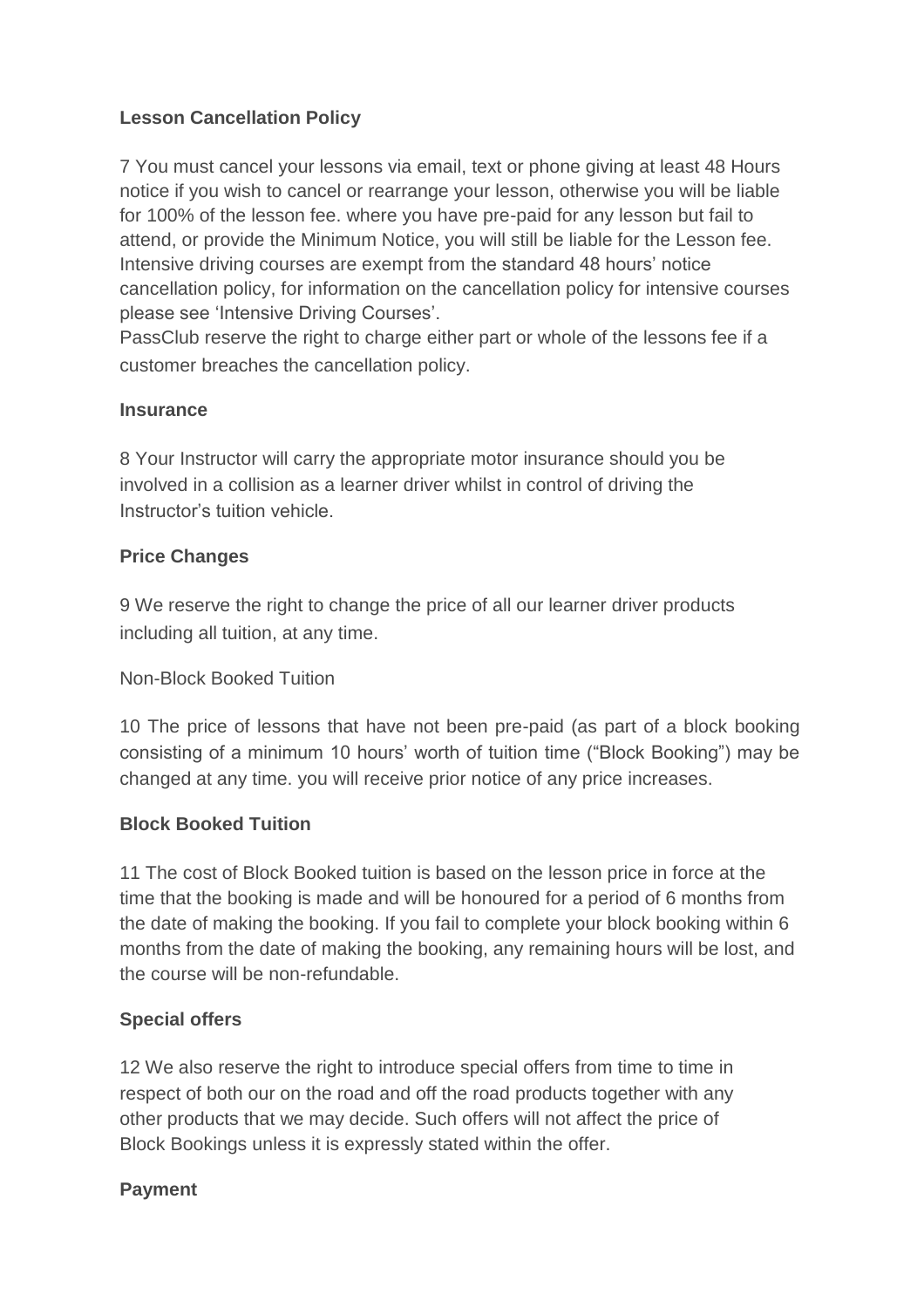13 You must pay for your good(s) and/or lesson(s) using one of the following methods:

–payment via cash to your instructor at the start of your lesson ,credit or debit card by telephoning Our office or via the PassClub online system –payment via bank transfer by contacting Our Office.

13.1 Where you make any payments directly to your Instructor or any of Our Instructors it is your responsibility to ask for and obtain appropriate receipts or other proofs, in relation to all payments you make to your Instructor or any of Our Instructors. where we can, we will endeavour to assist with any discrepancies in payments you have made without ever accepting liability for the same.

# **PassClub accept NO responsibility for any monies that you hand over to your instructor directly.**

# **Payment Protection Policy**

14 we will protect your payments when you pay via one of the following methods:

–payment via credit or debit card by telephoning Our Office.

–payment via bank transfer or Cash by contacting Our Office.

For the avoidance of doubt please be aware any payments paid directly by you to your driving instructor will not be protected by PassClub.

# **Damage To Tuition Vehicle And Road Traffic Offences.**

15 PassClub reserve the right to charge a student for damage to their tuition vehicle. you will be under constant supervision but if you cause damage to the vehicle then you accept that you may be charged in part or total for any damages that you cause.

15.1 As the driver of the vehicle, whether you are a provisional or a full licence holder you will be held responsible in law for any Road Traffic Offences that you may commit and PassClub are legally obliged to provide the authorities with your name and address.

# **Learner Driver Tuition – Refund Policy**

16 If you are unhappy with your tuition, please discuss this with your instructor or our office manager who will be happy to assist,

however, if we and you, are unable to reach a resolution you are entitled to request a refund of any lessons not already taken, this does not apply to instructor training, intensive or guaranteed pass courses.

16.1 Previous tuition is non-refundable.

16.2 If you request a refund no further tuition will be supplied and you will need to find a new instructor. If you fail to complete your block booking within 6 months from the date of making the booking, any remaining hours will be lost.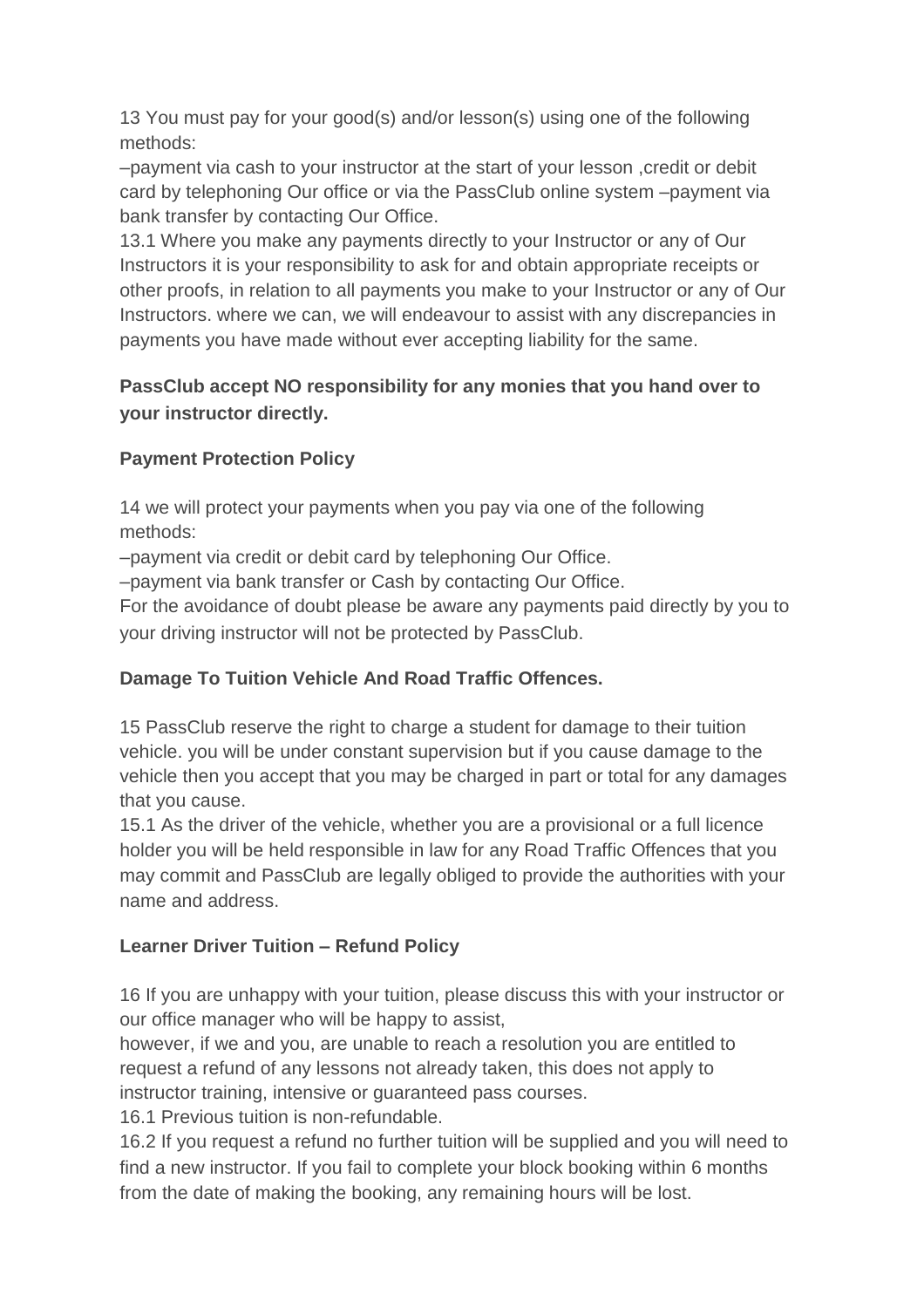16.3 We may request additional information from you to confirm your identity to comply with the Money Laundering Regulations 2007

16.4 We will also use this information to ensure adherence to Our Merchant Operating Instructions for card collection facilities.

16.5 You have a 14 day cooling off period to cancel your block booking, intensive or guaranteed pass course.

16.6 Should you choose to cancel your prepaid lessons within the cancellation period then you can expect a full refund within 14 days of having notified us of your decision to cancel.

16.7 You shall lose the right to cancel without penalties if you choose to cancel after the 14-day cooling off period has elapsed.

16.8 If you request it and your course commences during the 14-day cooling off period, then you shall still have the right to cancel but you will be charged at full lesson rate for any lessons taken up to the point of cancellation.

## **Your Driving Test and Test Fees**

17 The Driving Standards Agency (Driver & Vehicle Standards Agency – DVSA determines the Theory and Practical test fees. If you would like us to book your test on your behalf, we will be happy to do so, there is no charge for this service.

17.1 If you wish to cancel or rearrange a test that we have booked with the Driver & Vehicle Standards Agency – DVSA on your behalf, we will follow the Driver & Vehicle Standards Agency – DVSA cancellation procedure as set out on the Driver & Vehicle Standards Agency –DVSA website at https://

www.DVSA.gov.uk.Currently the Driver & Vehicle Standards Agency – DVSA cancellation procedure states that you can cancel or rearrange your test providing you give at least three clear working days' notice.

If you require us to arrange a cancellation or rearrange any driving or theory test on your behalf, we will require a minimum of 5 working days' notice to do so.

If you fail to provide us with a minimum of 5 working days' notice you may remain liable for all of the test fee and any late cancellation fees.

In any event we accept no liability to you for any payments or expenses that you may incur in relation to your driving and/or theory tests.

If you ask us to cancel your test for you we will do so and process your test fee refund, if one is due, to your account within 28 days.

17.2 If you think we have made an error in booking your test, please contact us by telephoning the office. In the event, we agree that we have made an error in the booking, we shall rebook another test on your behalf at no additional cost to you

17.3 No monetary compensation will be paid for any lessons taken prior to the original test or leading up to the new test. we cannot be held accountable if with the Driver & Vehicle Standards Agency – DVSA change or cancel your test due to their availability.

17.4 It is your responsibility to ensure that you have the appropriate driving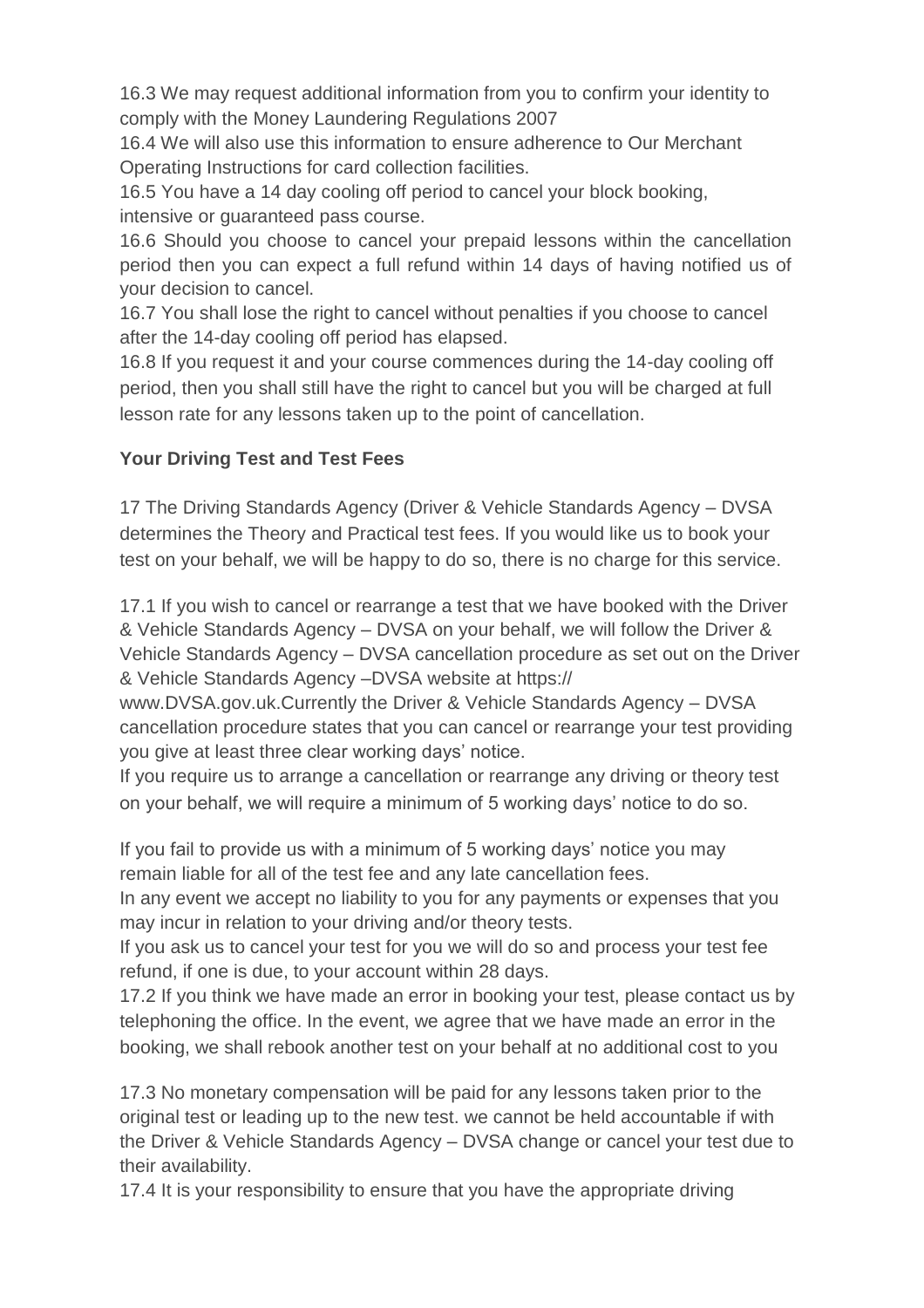license and any other relevant documents (Theory Test Certificate Number, Passport if applicable) and that you take them with you to your driving test, neither we and/or your driving instructor accept any liability in you forgetting the documents needed to present for test and subsequently you being refused to sit your driving test.

17.5 If you are not test ready, then your Instructor holds the right to refuse the use of the vehicle in attempting the practical test.

### **Other Provisions**

18 By taking bookings, providing certain information and documentation, and in processing payments, we act on behalf of your Instructor. No contractual liability arises between you and us under the agreement between you and your Instructor.

18.1 Neither the Agent nor we have and shall have any liability to you in relation to any injury, loss or damage arising from the use of the tuition vehicle or from the facts or omissions of your Instructor or any other one of Our Instructors.

18.2 Further, we will not in any event be liable for any losses relating to any earnings or business interests that you may have including but not limited to loss of profits, business, loss of opportunity or any business interruptions or delays that you may incur even in the event of an error made by Us.

18.3 This does not apply to any claim you may have for personal injury or death and nothing in these conditions will affect your statutory rights.

18.4 We do not guarantee to provide or procure the provision of any of the services referred to in these Conditions if we are prevented from doing so in circumstances beyond Our reasonable control, including without limitations, the activities of civil government authorities, third party industrial disputes, internal industrial disputes where we have taken

the reasonable steps to prevent the effects of such action on any of the services set out in these Conditions but have been unable to do so; acts of God, or severe weather conditions.

18.5 We reserve the right to make reasonable changes to the services referred to in these Conditions and to these Conditions for any reason we deem necessary.

18.6 Where we do make any such changes, we will give you reasonable notice of the changes. If as a direct result of such changes the services we provide to you are substantially varied to your detriment, and where we are satisfied of the same, you may cancel your agreement with us by giving not less than 30 days' notice in writing to our address below.

18.7 If any provision of these Conditions is found by any court, tribunal or administrative body of competent jurisdiction to be wholly or partly illegal invalid, void, voidable, unenforceable or unreasonable it shall to the extent of such illegality, invalidity, voidness, voidability, un enforceability or unreasonableness, be deemed severable and the remaining provisions of these Conditions shall continue in full force and effect.